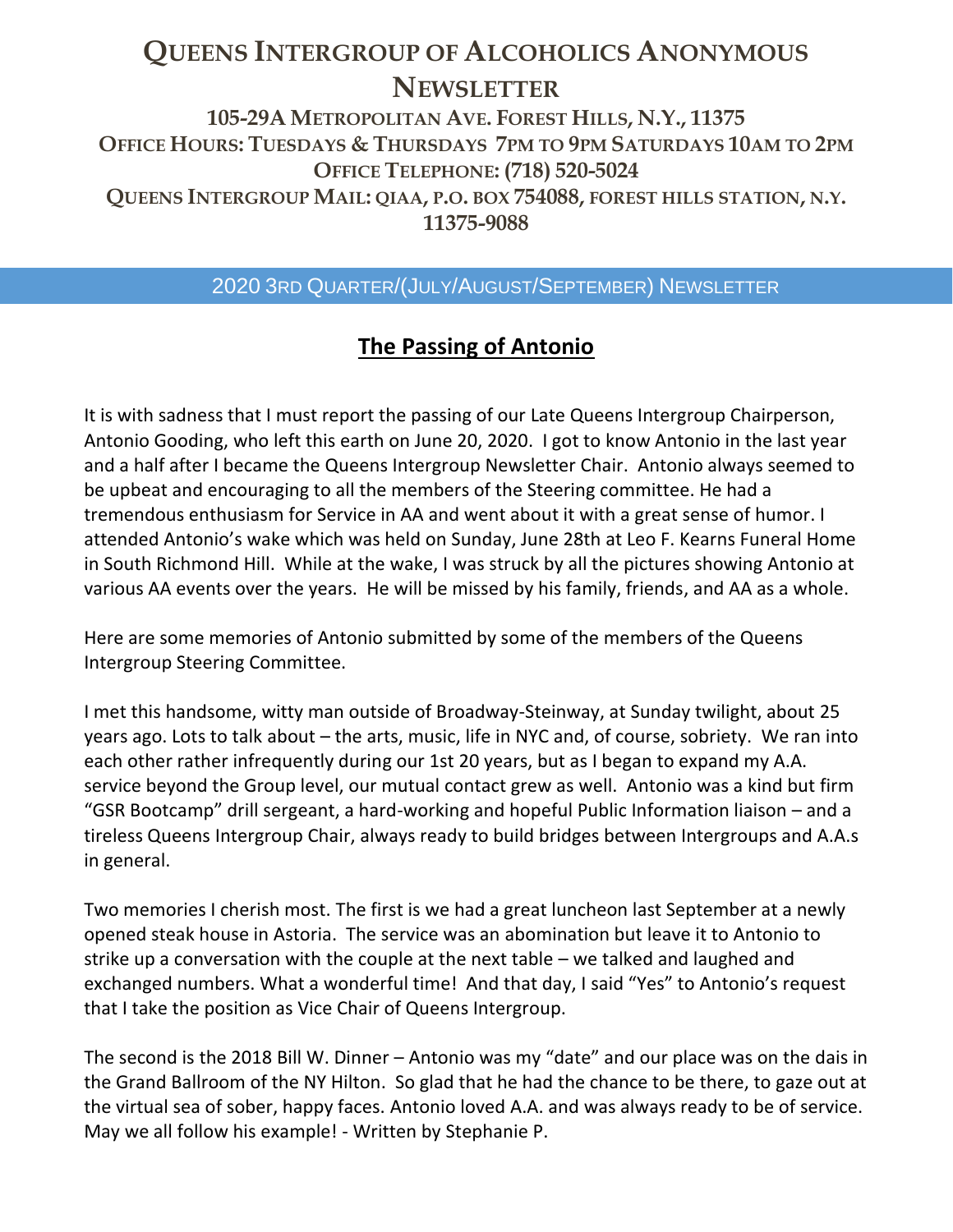I met Antonio during his 25<sup>th</sup> year of sobriety. He had been living in Astoria and I found out later he moved to Ozone Park. Antonio, like many others, knew little about service outside of his homegroup. He talked about his ignorance to service and got busy playing catch up. He asked a boat load of questions and picked my brain daily. As he began to learn about all the service opportunities, the excitement in him escalated. The word enthusiast does not do him justice. He wanted to be involved in everything going on. He became a sponge and talked about wishing he had known about this stuff a long time before. I had many conversations with him reminding him about HALT and burnout. I was afraid for him because you can burn out quickly if you do too much of anything. That did not stop him and at one point he told me he was GSR for three groups in addition to being PI Chair for the county. He did have ulterior motives though. He wanted every group possible to be represented to some degree and get involved with the processes that go on in A.A. Most importantly, he wanted every group to have a voice and have an informed group conscience. As the Chair for Queens Intergroup, all Antonio wanted was a better Intergroup who puts principles before personalities. He wanted Queens County to do it's best to be of maximum service to the alcoholic who still suffers. I will certainly miss Antonio and his in your face attitude. He really left his mark in the short time that I knew him. - Written by JoAnn M.

## **The First Virtual Exchange Meeting**

The first Virtual Exchange meeting was scheduled to be on Saturday, June 25th at 9 am. With excitement and some apprehension, I wondered how it would fare out? I did not know what to expect. I had registered my homegroup Elm Heights and along with Nick T. we signed on to the event. Much to my surprise, it went exceedingly smooth. That can be directly attributed to the tireless efforts of Sequoia K. from NY Intergroup, Emily, Rosalyn, and JoAnn of Queens Intergroup. One of the reasons why it went so well was the gathering of information for the various groups prior to the event. This included the name of the group, meeting day, meeting time, meeting ID, meeting password, type of meeting and contact information. With the data collected, the facilitators could pair off group representatives into various break rooms. In many cases, the groups were able to complete their exchanges in the first break room. For the representatives of the groups who could not, they were instructed to return to the main room and the process would continue until all groups were able to achieve their objective. Groups that completed all their exchanges could leave the exchange meeting. The event took approximately an hour.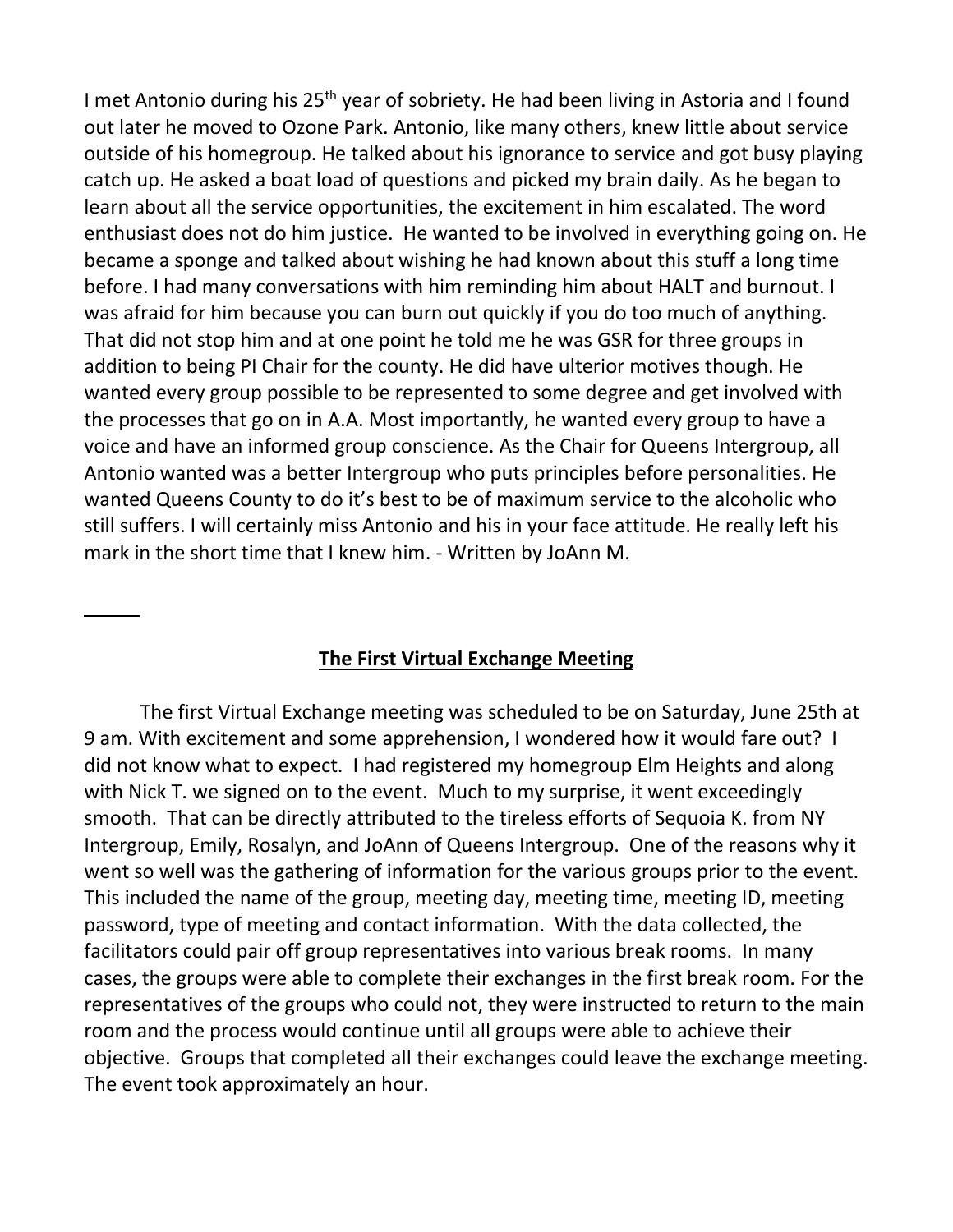#### **Extension of NY Intergroup Free Zoom Accounts**

In spite of the fact that we are in the midst of a pandemic, my homegroup, Elm Heights, among many other groups have been able to continue to carry the message of AA thanks to the efforts of NY Intergroup. They have provided free Zoom accounts so that we may keep the virtual doors open. Even though many in-person meetings are no longer being attended, many AA entities like QIAA, GSO, and NY Intergroup still have running expenses (rent, utilities, etc.). Treasurers of respective homegroups may consider making contributions on behalf of their homegroups to the various AA entities. Individual contributions are also welcome. NY Intergroup has informed us that they will keep the free Zoom accounts through March 2021.

## **The Reopening of In-Person Meetings**

With New York City entering Phase 4, many groups are starting to reopen inperson meetings. Whether or not Groups decide to open or not, the links below can serve as guides for each Homegroup in making an informed group conscience. <https://www.aaseny.org/from-the-delegate>

The below link is a presentation by delegate Jane E. of the Eye Opener Group District 108 SENY.

[https://static1.squarespace.com/static/559f240ce4b07a4915495c39/t/5f1b02c5c8c86d](https://static1.squarespace.com/static/559f240ce4b07a4915495c39/t/5f1b02c5c8c86d515c1f8b2f/1595605702506/FTD+Eye+Opener+Talk++F2F+July+19%2C+2020+8-30+.pdf) [515c1f8b2f/1595605702506/FTD+Eye+Opener+Talk++F2F+July+19%2C+2020+8-30+.pdf](https://static1.squarespace.com/static/559f240ce4b07a4915495c39/t/5f1b02c5c8c86d515c1f8b2f/1595605702506/FTD+Eye+Opener+Talk++F2F+July+19%2C+2020+8-30+.pdf)

If you are interested in attending an In-Person meeting, some groups have reopened. There is a list of in-person meetings on the QIAA website homepage.

(Disclaimer: QIAA has no opinion or involvement with the re-opening of any meeting).

This next member of AA, I have had the pleasure to have known for the past 20 years. He has been a tireless servant of AA. He has done innumerable service in Queens Intergroup, General Service and NY Intergroup. His encouragement along with his knowledge has helped me tremendously in my tenure as the Newsletter Chair for Queens Intergroup. Presently he is the QIAA Junior Advisor. He is also my AA Service Sponsor and his name is John Francis who was kind enough to submit the following article regarding AA service.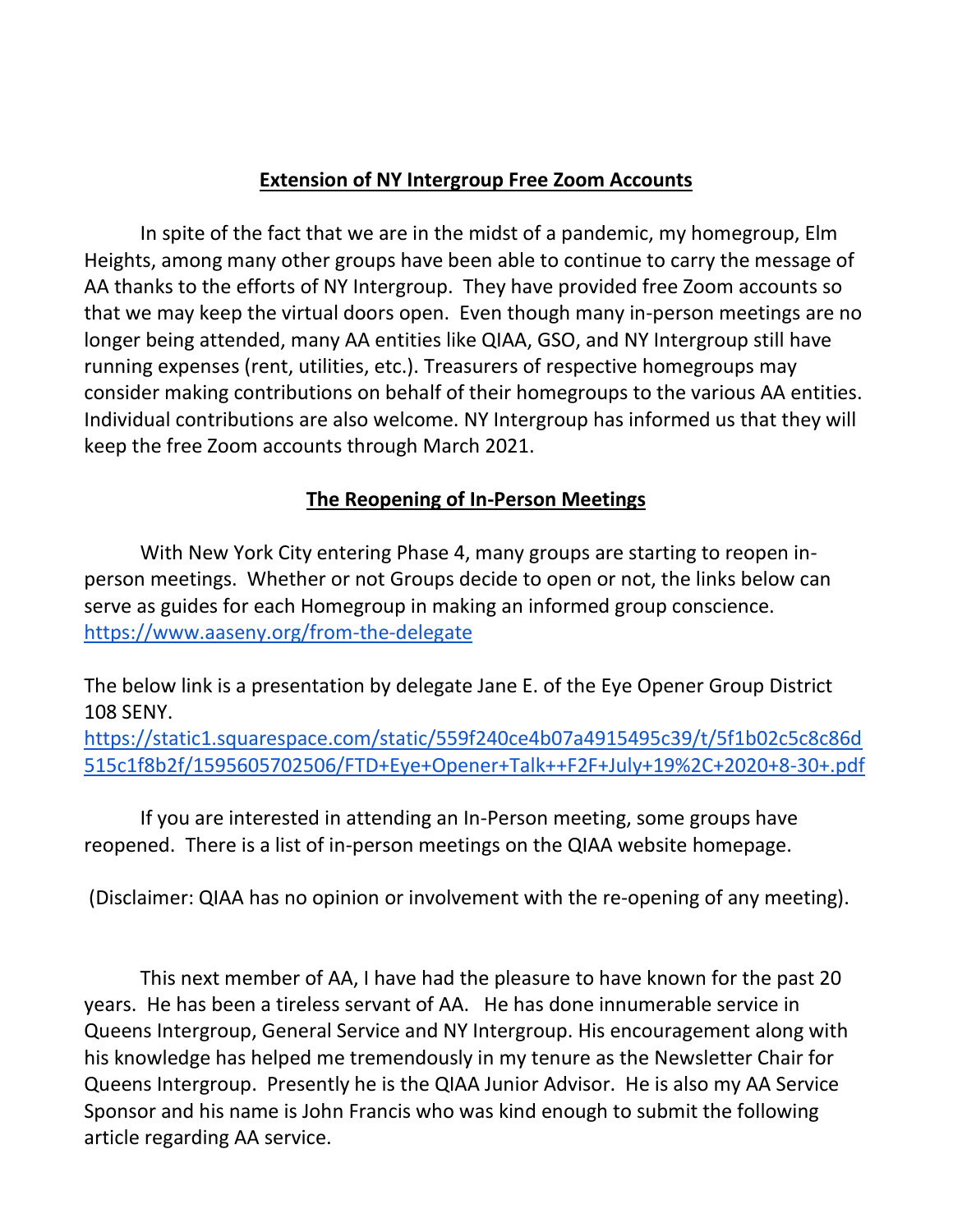# **Service Outside the Homegroup by John Francis**

It is the middle of a steamy, hot summer and most likely you are cooped up due to the Corona Virus situation. You miss your AA friends, other than those you might call, or check in with on a Zoom Meeting. Still, you are grateful to be sober. You have a sane life, a place to live, possibly a job (although remotely), and perhaps a significant other (who is glad you are sober). Everything is more or less A-OK.

This could be a good time for an AA member to strongly consider a service commitment outside (below) the group level. This commitment could be for Queens Intergroup, or for The Queens County Service Structure. A few suggestions: Take a phone answering shift for The Queens Intergroup Hot Line (calls get forwarded to your personal phone), you can bring a meeting into an institution, become your groups Meeting Exchange Person or Queens Intergroup Rep. and attend the QIAA Quarterly Meeting. You can become a GSR at Queens General Service, or just go to the Queens County Meeting and find out where help is needed. From my personal perspective, since I did Intergroup Service first, I understood better what was going on when I later did service in General Service. Of course, all service to fellowship is valued and appreciated.

Many with a year or two in AA might say "I am not ready!" This is not so. An AA Member learns and grows by taking on a new challenge in their recovery. The saying is, "you become an expert at a commitment when you are ready to rotate out". Plus, you will always get help and support from those who did a certain service commitment before you arrived. From a practical standpoint, you are needed. Queens intergroup and Queens County General Service do not run themselves. In the "spirit of rotation", we always need new AA Members to get involved. For myself, it has meant 25 years of spiritual growth, learning patience and tolerance, and watching others grow through service. I have met hundreds of AA Members in 14 counties and beyond because of commitments I have taken.

Over the years, it has kept me connected to AA during good times and challenging times. The relationships that I have made through AA Service have helped me ask for help when I needed it. Please feel free to ask me about a role you might want to try. You are a winner if you take on anything to help the AA Fellowship and the sick and suffering.

John Francis / QIAA Junior Advisor